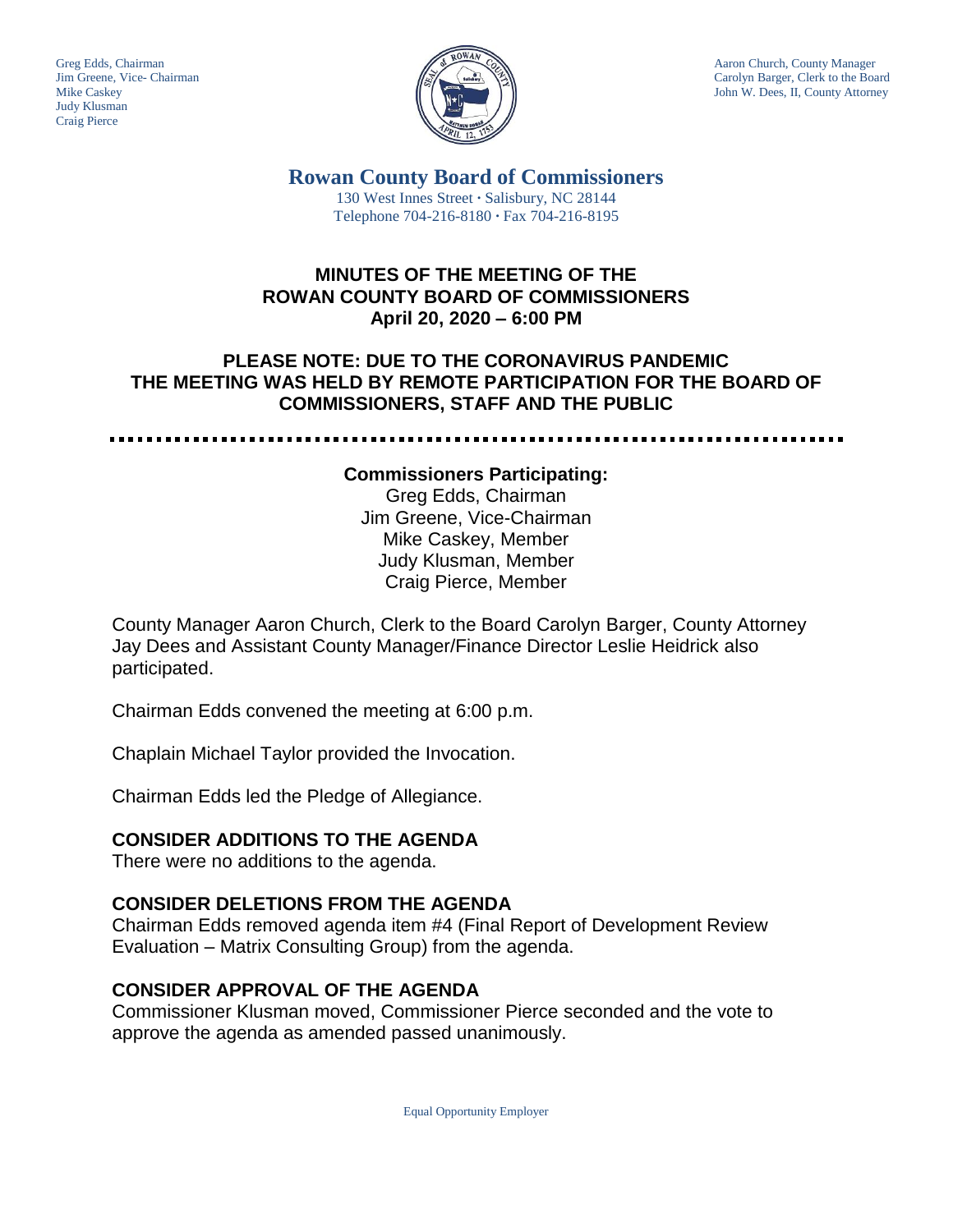## **CONSIDER APPROVAL OF THE MINUTES**

Commissioner Klusman moved, Commissioner Greene seconded and the vote to approve the minutes of the April 6, 2020 Commission Meeting passed unanimously.

# **1. CONSIDER APPROVAL OF CONSENT AGENDA**

Commissioner Klusman moved approval of the Consent Agenda. The motion was seconded by Commissioner Greene and passed unanimously.

The Consent Agenda consisted of the following:

- A. Proclamation for Motorcycle Safety and Awareness Month
- B. Tax Refunds for Approval
- C. Set Public Hearing to Consider Financing for KCS and DNP Capital Projects

# **2. PUBLIC COMMENT PERIOD**

Chairman Edds opened the Public Comment Period to entertain comments from any citizens who had either called in or submitted an email request to address the Board via electronic means. With no one wishing to provide comments, Chairman Edds closed the Public Comment Period.

# **3. PUBLIC HEARING & SUMMARY PRESENTATION – EDC "PROJECT GAUGE"**

Via remote participation, Scott Shelton, Vice President of the Economic Development Commission, presented the incentive request for Project Gauge (Project). Mr. Shelton said Company behind the Project sought to acquire an existing employer's facility in Rowan County. The Company planned to retain the forty (40) current employees at the facility, as well as create forty-six (46) new jobs over the next four (4) years. The Company estimated it would also invest approximately \$5.1 million in building improvements and new equipment. The Company was also considering a site in Ohio; however, Mr. Shelton said the Company liked the workforce available in Rowan County.

The Company and the Rowan EDC requested the Board consider awarding a "Level 1" tax incentive grant as a show of support for the Project. The company was also eligible for a similar grant from the City of Salisbury (City) but would likely wait until later in the summer to submit its request to the City. Delaying the request should allow the company to also become eligible for a Rural Building Reuse Grant from the State of North Carolina.

In closing, Mr. Shelton reviewed the projected revenue the Project would create.

In response to inquiries from Chairman Edds and Commissioner Klusman, Mr. Shelton said the average salary would be a little over \$44,000/year. The low end of the wages would be around \$39,000.

Mr. Shelton anticipated the Company would make its decision around mid-August.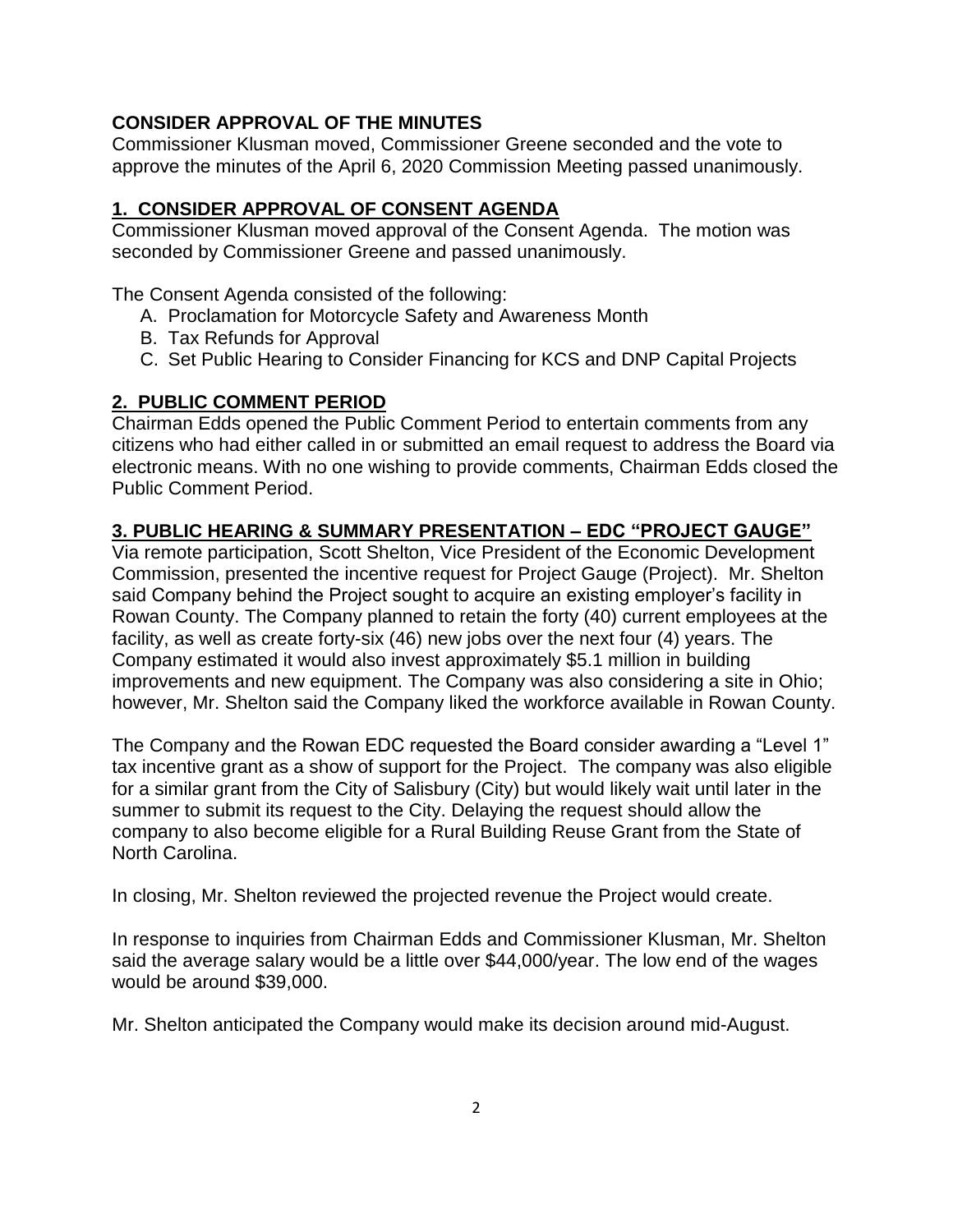Commissioner Greene questioned the number of manufacturing employees and Mr. Shelton said the vast majority of the jobs were in manufacturing.

Chairman Edds opened the public hearing to receive citizen input regarding the incentive request for Project Gauge. With no callers wishing to address the Board, and no one having submitted concerns via email, Chairman Edds closed the public hearing.

Commissioner Pierce moved, Commissioner Greene seconded and the vote to approve the incentive request for Project Gauge passed unanimously.

## **4. FINAL REPORT OF DEVELOPMENT REVIEW EVALUATION – MATRIX CONSULTING GROUP**

This item was removed from the agenda at the beginning of the meeting.

# **5. FINANCIAL REPORTS**

Assistant County Manager/Finance presented several financial graphs depicting the following information:

- Annual Cumulative Current Year Property Tax Comparisons as of February 2020  $-$ \$83,265,803
- Annual Cumulative Sales Tax Comparisons as of December in FY '20 \$14,088,022
- Annual Cumulative Revenue Comparisons as of March 2020 \$121,878,760
- Annual Cumulative Expenditure Comparisons as of March 2020 \$106,721,006

Commissioner Greene asked how much of the budget the County was anticipated to spend and Ms. Heidrick estimated 93% to 95% which she said was typical of Rowan County Government.

Commissioner Caskey wondered if citizens would spend more once the Governor's Executive Orders were lifted. Ms. Heidrick noted many people had been out of work as a result of the COVID-19 Pandemic and it would take awhile for the economy to recover.

# **6. CONSIDER APPROVAL OF BUDGET AMENDMENTS**

Finance Director Leslie Heidrick presented the following budget amendments for the Board's consideration:

- Sheriff Recognize excess revenue in Federal Asset Forfeiture Funds Account (11444162-432033) and budget to the proper expense account - \$18,094
- Sheriff Recognize excess revenue in State Asset Forfeiture Funds Account (11444165-435033) and budget to the proper expense account - \$14,750
- Social Services Revised expenditures and/or revenues based on Funding Authorizations received from the State. Funding Authorizations reflect the actual amount received and may increase or decrease the original budget estimate - \$8,000